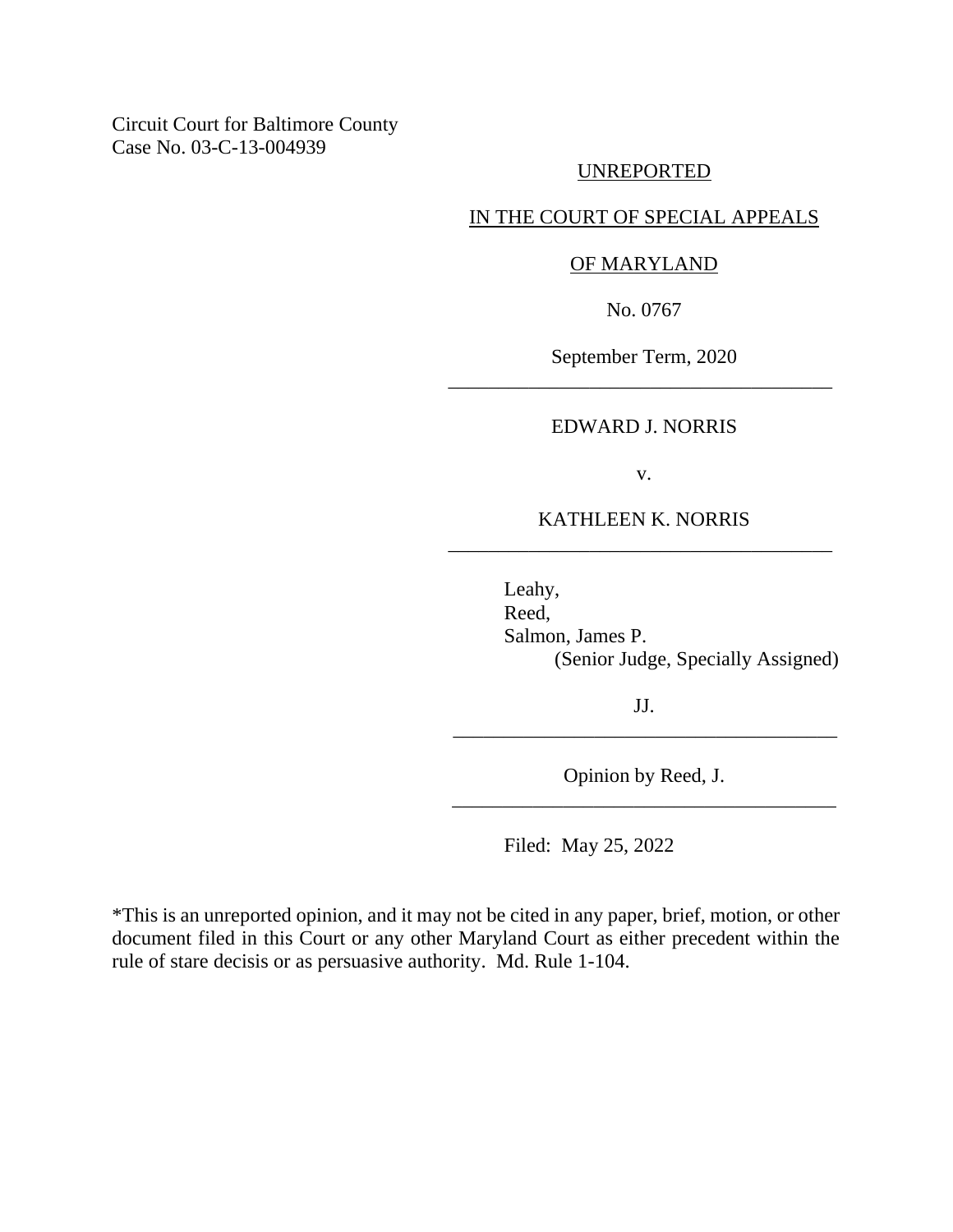This case stems from a settlement which was reached pursuant to a mediation between Edward Norris ("Appellant") and his former spouse, Kathleen Norris ("Appellee"). Appellant participated in the remote mediation *pro se*. During the mediation, the parties agreed to a final settlement on the record. Although Appellant stated at the time that he was voluntarily agreeing to the settlement, Appellant subsequently claimed that he believed the mediation was court ordered and that his attendance was compelled. When Appellant discovered that the mediation was not compelled and that he had the option to forgo mediation, he timely filed a notice of appeal along with a motion to vacate the settlement agreement. The circuit court denied Appellant's motion to vacate, as well as two subsequent motions for reconsideration.

In bringing his appeal, Appellant presents two  $(2)$  question's<sup>1</sup> for appellate review which we have rephrased for clarity:

- I. Is dismissal of the appeal required where the appeal stems from a consent judgment, and where both the notice of appeal and Rule 2-535 motion to vacate the judgment were both filed 30 days after entry of the consent judgment?
- II. Did Appellant voluntarily and knowingly assent to the settlement during the mediation conference where he was incorrectly made to believe that the mediation was court ordered?

II. Did the trial court err in not granting a hearing, where the validity of the settlement was contested?

<sup>&</sup>lt;sup>1</sup> Appellant presented the following questions for review:

I. Is the result of mediation a voluntary and binding agreement, where a party is told he is compelled by court order to mediate, but after mediation learns that no such order ever existed?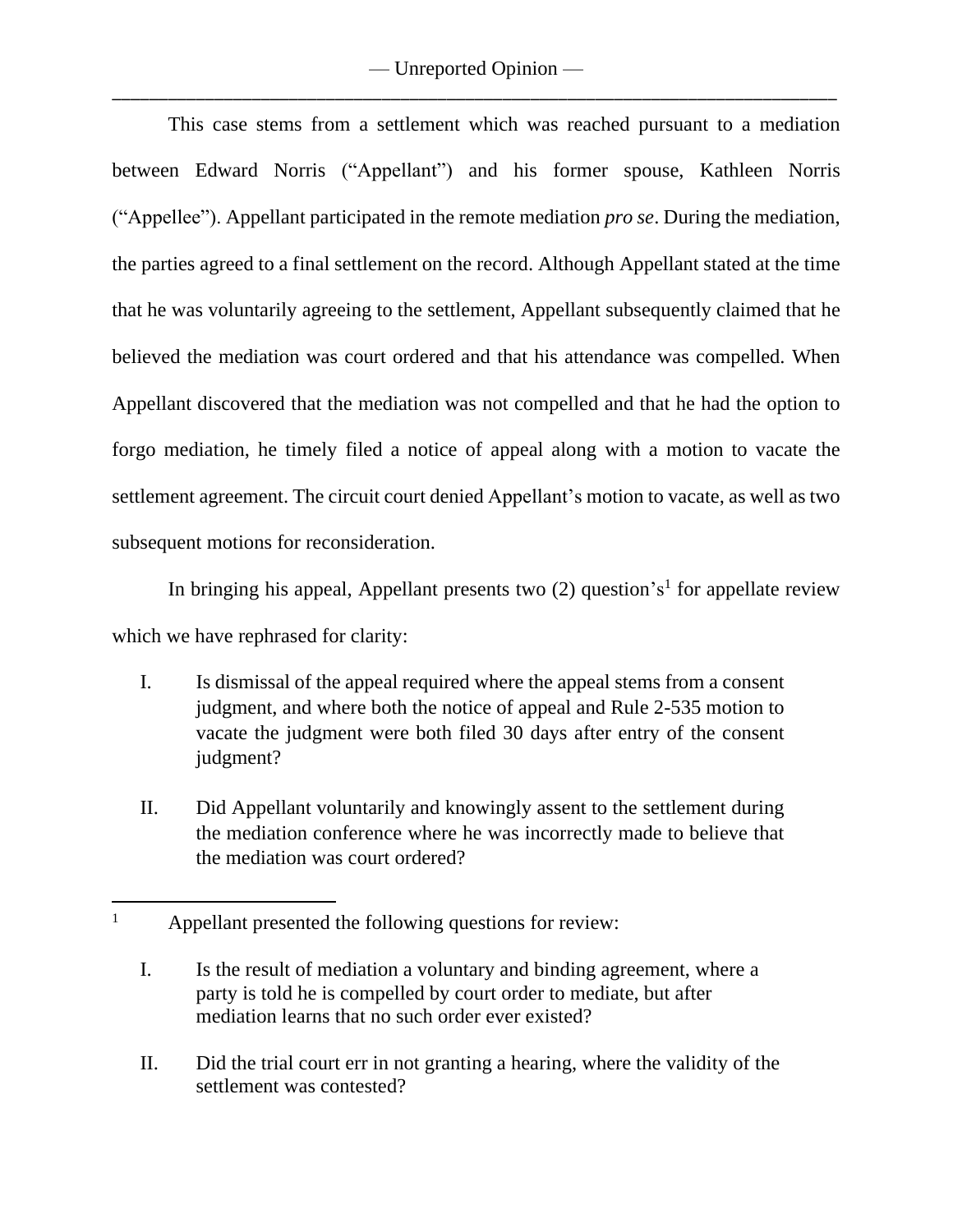III. Did the Circuit Court err in denying Appellant's request for a hearing, which Appellant requested to contest the validity of the settlement?

Finding that Appellant's contentions are not properly before us for review, we dismiss the appeal.

## **FACTUAL & PROCEDURAL BACKGROUND**

This appeal follows two prior remands. Following the second remand, Judge Justin King scheduled and conducted a status conference call on June 16, 2020.<sup>2</sup> After the conference call concluded, counsel for Appellee contacted a senior judge ("Senior Judge")<sup>3</sup> to see if they were "available to mediate an alimony dispute" between the parties in the present case. On August 18, 2020, Appellant received an Assignment of Remote Hearing Date for a "settlement conference" to be held on August 28, 2020. After receiving notice of the settlement conference, Appellant asked Senior Judge whether the mediation was court ordered or private. On August 26, 2020, Senior Judge informed Appellant via email that the mediation was court ordered.

<sup>&</sup>lt;sup>2</sup> When setting up the conference call, Judge King contacted Appellee's trial counsel and Appellant's former trial and appellate counsel. However, Appellant's former trial counsel and former appellate counsel each responded that they were no longer retained to represent Appellant. Subsequently, Appellant informed Judge King that he would retain counsel only if further litigation ensued. Appellant also informed the court that he could not attend the scheduled conference call. Regardless, the conference call proceeded as scheduled without Appellant present. Instead, the call included Judge King, Appellee's counsel, and Appellant's former trial counsel.

 $3$  A "retired judge who is approved for recall for temporary service under Code, Courts Article, §1-302 may conduct alternative dispute resolution (ADR) proceedings in a private capacity" subject to certain requirements. Maryland Rule 18-103.9.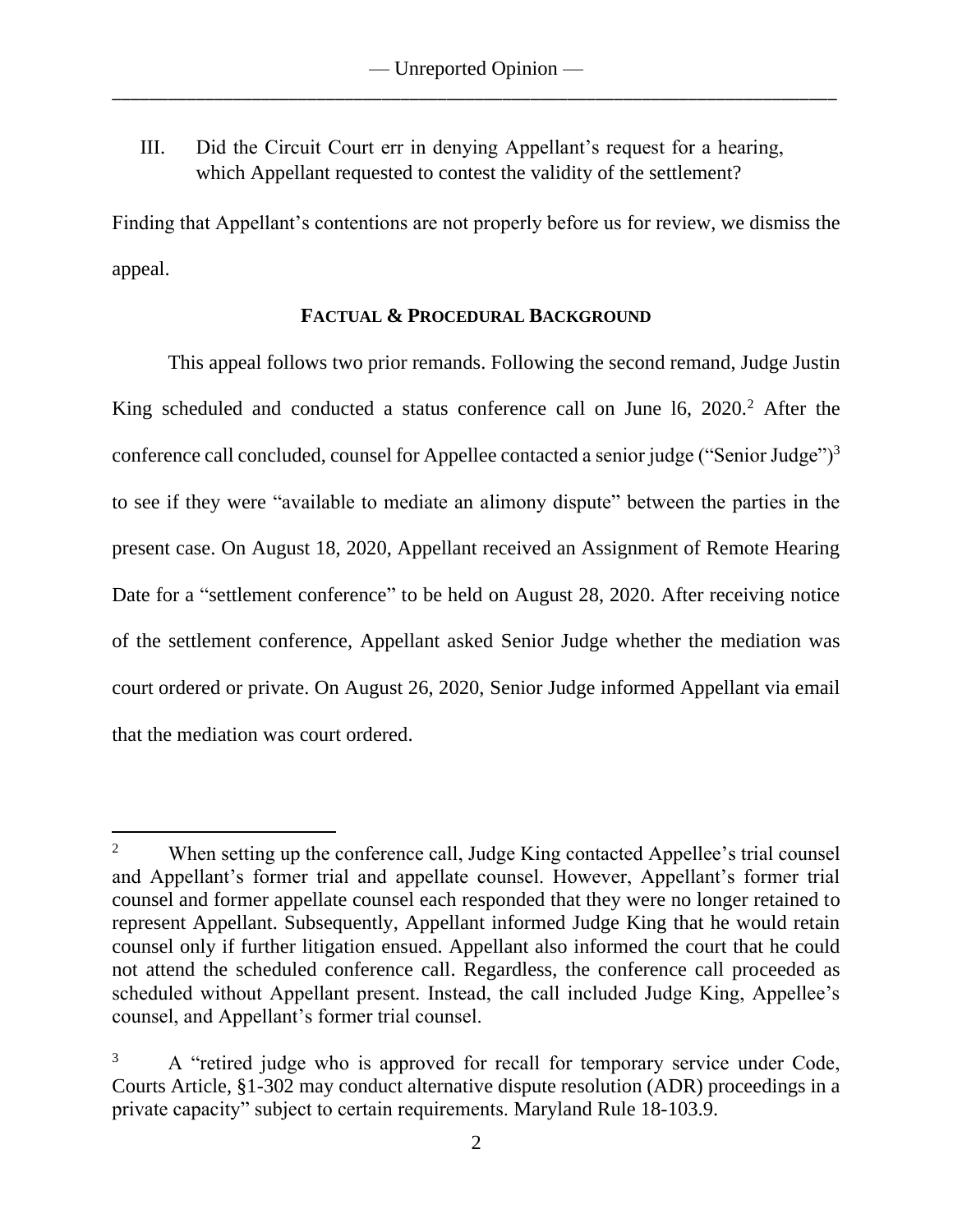Appellant participated in the mediation *pro se*, while Appellee participated with counsel. Appellant attended the remote mediation from "a hospital bed the day after undergoing a procedure conducted under local anesthesia." Appellant asserts that he did not realize the meeting would be dispositive of his case and he believed he would have an opportunity to confer with counsel at the conclusion of the mediation session.

As a result of the mediation, the parties reached an agreement, and the Circuit Court entered an order dismissing the case on August 31, 2020. Under the terms of the mediation settlement, Appellant agreed to pay Appellee "a lump sum [alimony] payment" of \$290,000 to settle "past, present and future" alimony claims.

During the mediation, Senior Judge asked Appellant a series of questions to ensure

that Appellant was knowingly and voluntarily agreeing to the terms of the settlement:

THE COURT: Okay. All right. [Appellant], you heard this settlement as it was placed on the record, is that correct?

[APPELLANT]: Yes, I heard the settlement, but I think since we've got on the recording, we didn't specifically indicate that the lump sum payment of \$290,000 is a final alimony payment.

THE COURT: Absolutely. It is payment for alimony, both past, present and future. That's the –

[APPELLANT]: I agree.

. . . .

THE COURT: Okay. It's a free and voluntary settlement on your part, is that correct?

[APPELLANT]: That's correct.

THE COURT: That means that no one has forced you or coerced you into entering into the settlement today. Is that also true?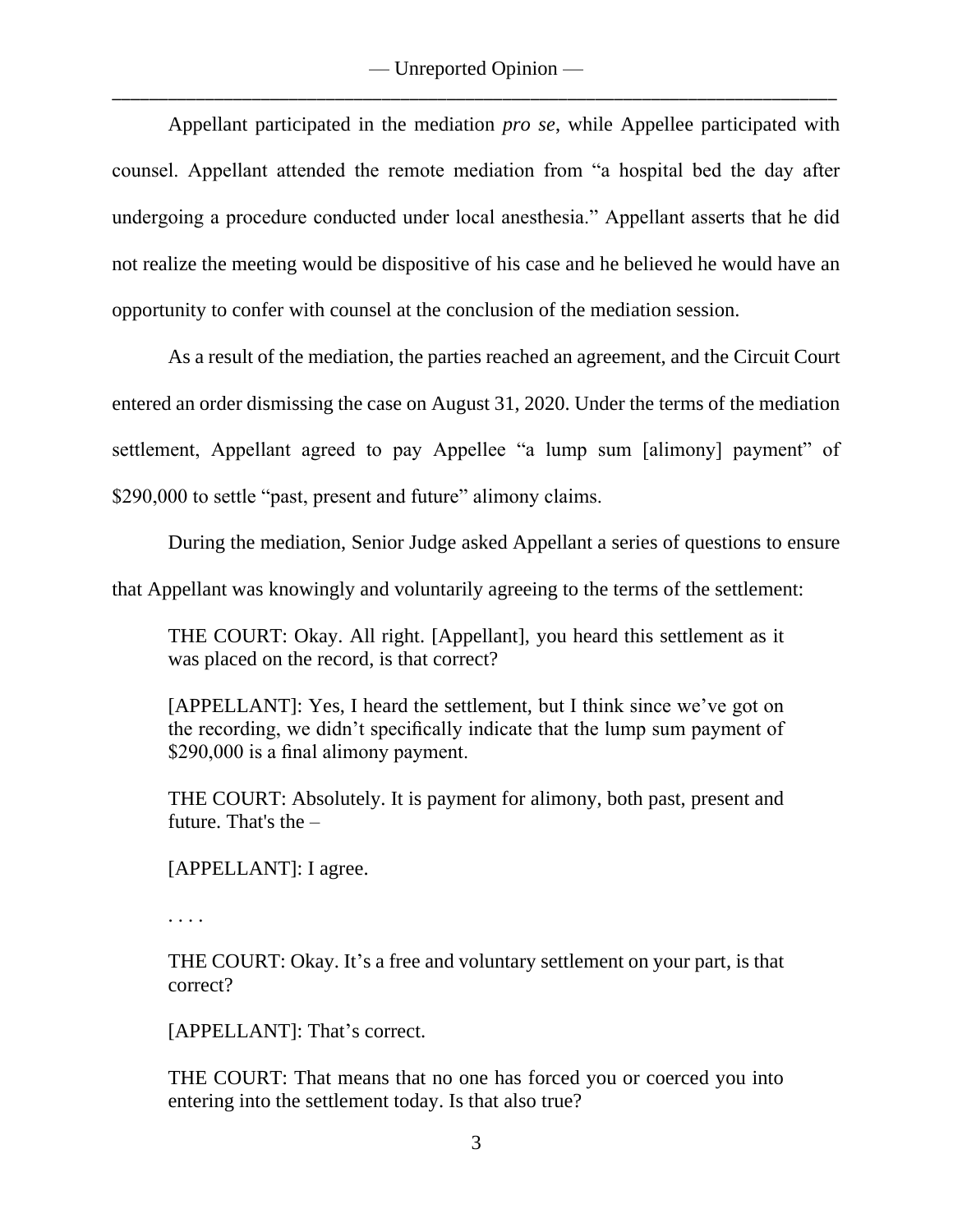[APPELLANT]: That's correct.

TIE COURT: All right. You understand that if you have any attorney's fees that you still owe to any prior counsel and any open court costs, that you have to pay those?

[APPELLANT]: I understand that.

THE COURT: Okay. [Appellee counsel], do you have any questions to ask [Appellant]?

[APPELLEE'S COUNSEL]: I would just like to clarify that although this is being characterized as being a payment of the final piece of alimony, it is a global settlement that will result in the dismissal of this case with prejudice.

THE COURT: That is correct. You understand that too, [Appellant], is that correct?

[APPELLANT]: (No audible response)

THE COURT: This is the end.

[APPELLANT]: No, I'm not –

THE COURT: It's the end.

[APPELLANT]: Yeah, I'm not sure I under – Okay, but just saying I don't – I'm not certain I understand, what, "with prejudice," means.

THE COURT: "With prejudice," means you can't come back and try to reopen this case and initiate any future legal proceedings. It's over. That's what that means.

[APPELLANT]: All right. Thank you. Thanks for the clarification.

THE COURT: This is –

[APPELLANT]: I agree.

THE COURT: That's your agreement, okay. Any other questions —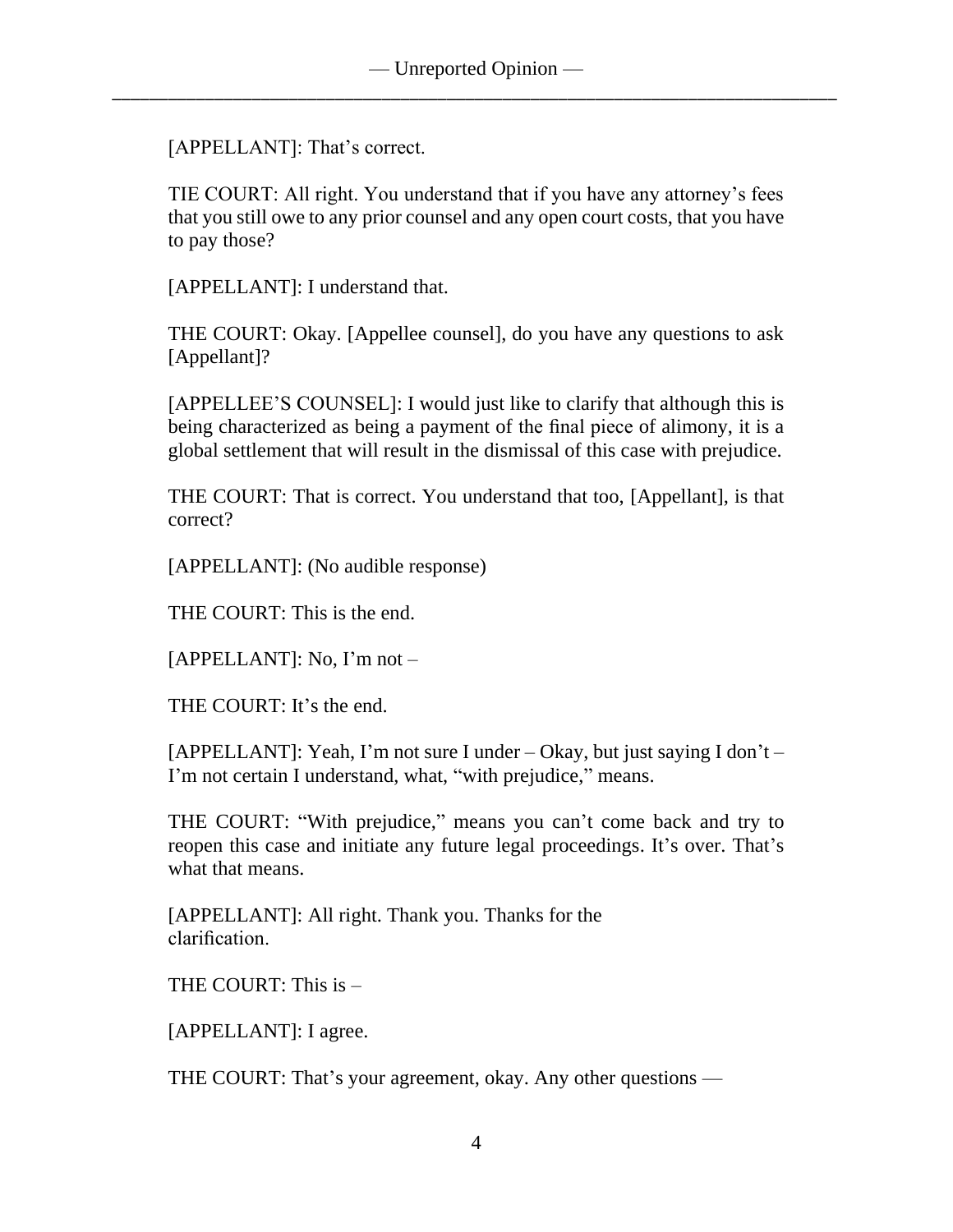. . . .

[APPELLEE'S COUNSEL]: The other point I would just like to make clear for the record is that [Appellant], you fully and freely waive your right to consult with an attorney, that you're representing yourself, correct?

THE COURT: Okay. Is that correct, [Appellant]? You are not represented by an attorney today, that you're representing yourself. You've had an opportunity to get an attorney to represent you through these latest negotiations, and you have decided to represent yourself with a knowing and voluntary participation. Is all that true?

[APPELLANT]: That's correct. That's true. Thank you.

. . . .

THE COURT: You have told me earlier today, however, that -- and you certainly know this because you're an anesthesiologist yourself — that there is nothing that is impairing your ability today to understand where you are and what you're doing. Is that true?

[APPELLANT]: That's true for today and last week.

THE COURT: Okay, that's correct. So this is a voluntary settlement on your part. You are not impaired in any way whatsoever, is that correct?

[APPELLANT]: That is correct.

THE COURT: Okay. Are you ingesting any medication that would impair your ability to know where you are and what you are doing today?

[APPELLANT]: No, I'm not.

THE COURT: All right. Then this case is settled on the record. It will be dismissed with prejudice. Each party to pay their own attorney's fees, if any, and their open court costs. That will end our settlement conversation today and for all time. I thank the parties for being able to reach an amicable settlement in this case. Everybody helps a little, everybody hurts a little, but it's done. Get on with your life as best you can.

The order of dismissal entered on August 31, 2020, read: "case dismissed by agreement of

the parties."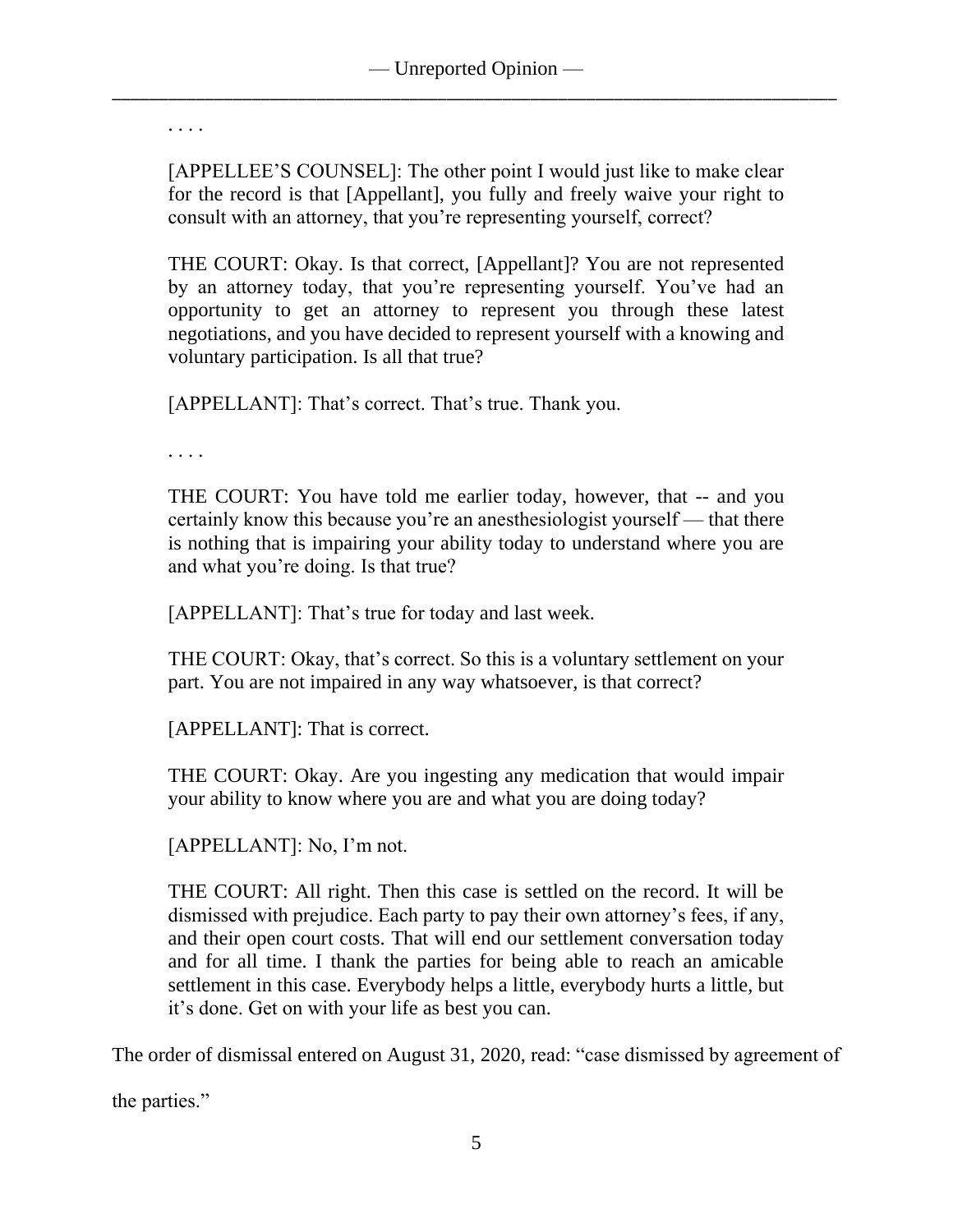On September 2, 2020, Appellant learned that the mediation was not "court ordered." On that date, Appellant emailed Senior Judge to express his frustration, writing the following:

You responded to my question about mediation by answering – "This is a court ordered mediation." When asking that question[,] I wanted to understand if my participation was required or ordered by Judge King. As it turns out, it was not ordered or directed by Judge King at all. According to his office, it was just a suggestion he made during a conference call that I was not part of or represented.

Finally, I never formally agreed to mediation through the court or otherwise. My decision to participate last Friday was because it was my understanding that it was a required by court order.

That same day, Senior Judge responded "[i]t makes no difference. You settled your case

voluntarily under oath and the case has been dismissed." Approximately 20 minutes later,

Appellant replied:

With all due respect, it makes a difference to me as I did not initiate my participation Friday morning voluntarily. I attended because I was under the impression it was by court order.

My doctors (and now myself) were very disturbed that I participated in a court activity while hospitalized and immediately after two procedures. Although I requested no anesthesia during the procedures, medications were administered by the surgeons that I was not aware.

The question I am struggling with is – Should a Judge proceed with a final settlement agreement knowing that one of the participants is hospitalized, underwent a procedure, and self[-]representing. I am asking myself if it is appropriate.

Please let me know how I can get a copy of the recorded statements and any documentation related to the settlement. I honestly can not recall exactly what was decided.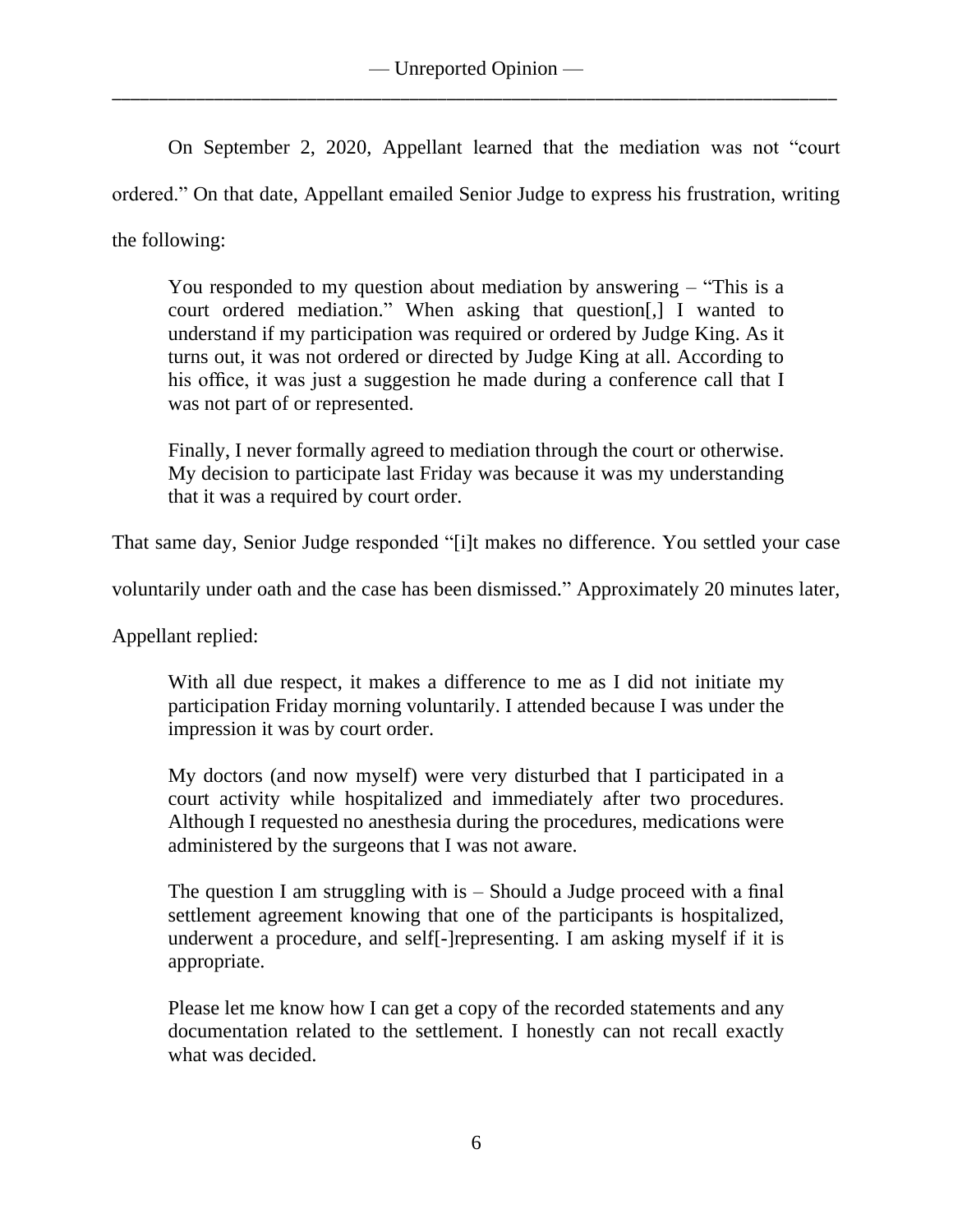— Unreported Opinion — \_\_\_\_\_\_\_\_\_\_\_\_\_\_\_\_\_\_\_\_\_\_\_\_\_\_\_\_\_\_\_\_\_\_\_\_\_\_\_\_\_\_\_\_\_\_\_\_\_\_\_\_\_\_\_\_\_\_\_\_\_\_\_\_\_\_\_\_\_\_\_\_\_\_\_\_\_\_

On September 30, 2020, Appellant filed a notice of appeal. Just 24 minutes later, Appellant filed a Motion to Vacate Family Law Settlement Court Order (Hearing Requested). In his motion to vacate the settlement, Appellant argued that the settlement should be vacated "on the ground that it was procured by procedural irregularity." Appellant's motion to vacate the settlement order, including his request for a hearing, was denied on November 4, 2020. Upon denial of his motion to vacate the settlement order, Appellant filed a motion for reconsideration. On December 8, 2020, the circuit court denied Appellant's motion for reconsideration without a hearing. Appellant then filed a second motion for reconsideration on December 15, 2020, which the circuit court again denied without a hearing. No new notice of appeal was filed.

#### *I. Motion to Dismiss*

As an initial matter, Appellee argues that Appellant's appeal should be dismissed because his notice of appeal was filed before the circuit court denied his motion to vacate. Appellee argues that, because Appellant's appeal was filed only after the final settlement order, but before the motion to vacate was decided, the appeal concerns only that settlement order, not the subsequent denials of his motions for reconsideration. Further, in regard to the August 31, 2020 order of dismissal, Appellee notes that a party "cannot appeal from a decree wherein the relief he prays for has been granted." *Mugford v. Mayor & City Council of Balt.*, 185 Md. 266, 269 (1945); Md. Rule 8-602(a)(1). Finally, Appellee argues that Appellant's cannot appeal the Circuit Court's Nov. 4<sup>th</sup> denial of his motion to vacate because it falls outside the scope permitted by Maryland Rule 8-202. Rule 8-202 provides as follows: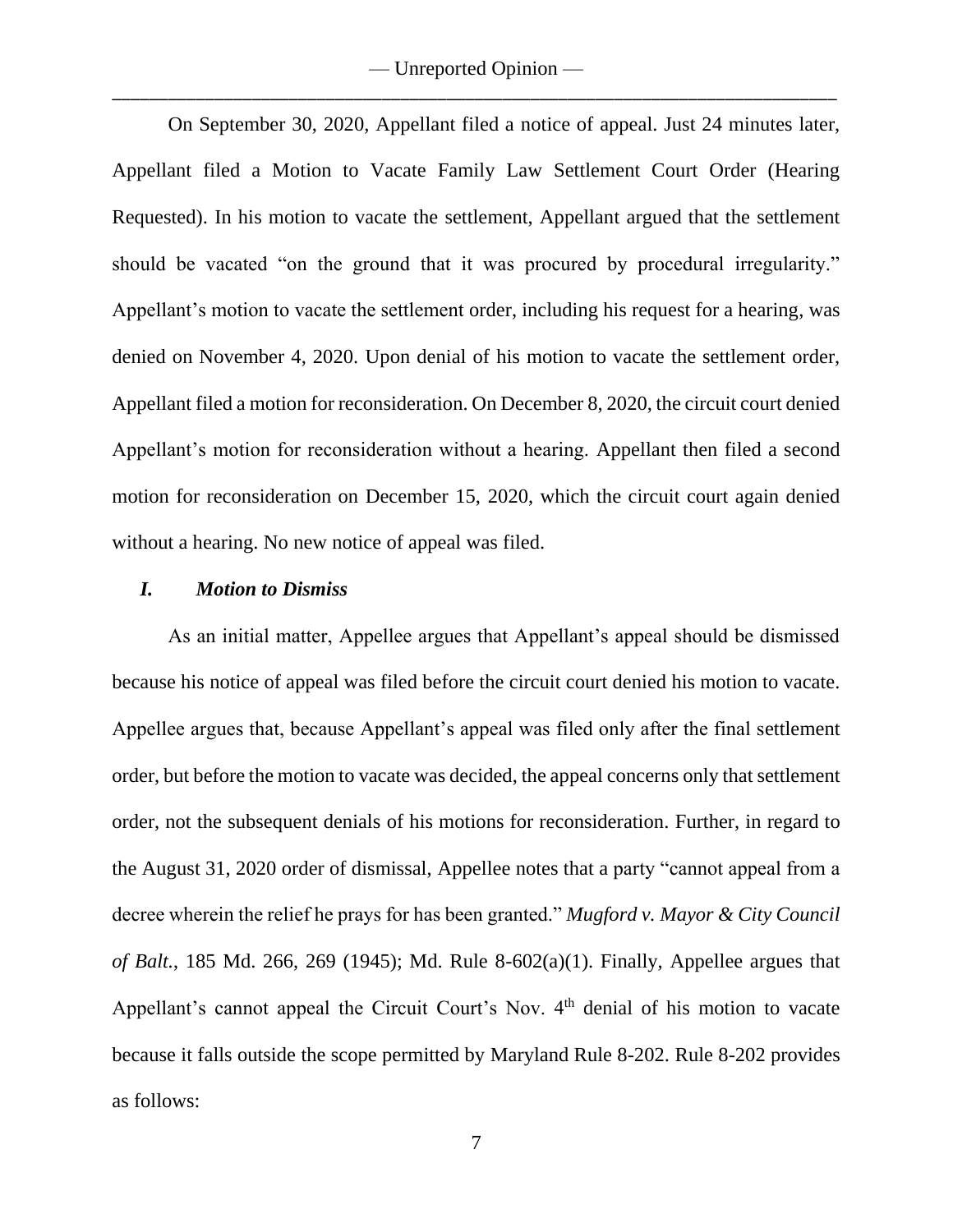## MD Rules, Rule 8-202 **RULE 8-202. NOTICE OF APPEAL--TIMES FOR FILING**

**(a) Generally.** Except as otherwise provided in this Rule or by law, **the notice of appeal shall be filed within 30 days after entry of the judgment**  *or order from which the appeal is taken*. In this Rule, "judgment" includes a verdict or decision of a circuit court to which issues have been sent from an Orphans' Court.

\* \* \*

**(c) Civil Action – Post-Judgment Motions.** In a civil action, when a timely motion is filed pursuant to Rule 2-532, 2-533, 2-534, or 11-218, the notice of appeal shall be filed within 30 days after entry of (1) a notice withdrawing the motion or (2) an order denying a motion pursuant to Rule 2-533 or disposing of a motion pursuant to Rule 2-532, 2-534, or 11-218. A notice of appeal filed before the withdrawal or disposition of any of these motions does not deprive the trial court of jurisdiction to dispose of the motion. *If a notice of appeal is filed and thereafter a party files a timely motion pursuant to Rule 2-532, 2-533, 2-534, or 11-218, the notice of appeal shall be treated as filed on the same day as, but after, the entry of a notice withdrawing the motion or an order disposing of it.*

(Emphasis added). Thus, Rule 8-202 provides that the denial of certain post-judgment

motions may be incorporated into a previously timely filed notice of appeal. Notably absent

from the motions covered under this exception is a Rule 2-535 motion – the motion filed

by Appellant in this case. However, Rule 2-535 motions are addressed in a committee note

which accompanies Rule 8-202(c):

**Committee note:** A motion filed pursuant to Rule 2-535, *if filed within ten days after entry of judgment*, will have the same effect as a motion filed pursuant to Rule 2-534, for purposes of this Rule. *Unnamed Att'y v. Attorney Grievance Comm'n*, 303 Md. 473 (1985); *Sieck v. Sieck*, 66 Md. App. 37 (1986).

(Emphasis added). Under Rules 2-532, 2-533 and 2-534, a "timely" motion means one filed within ten days of entry of judgment. Accordingly, any Rule 2-535 motion filed within ten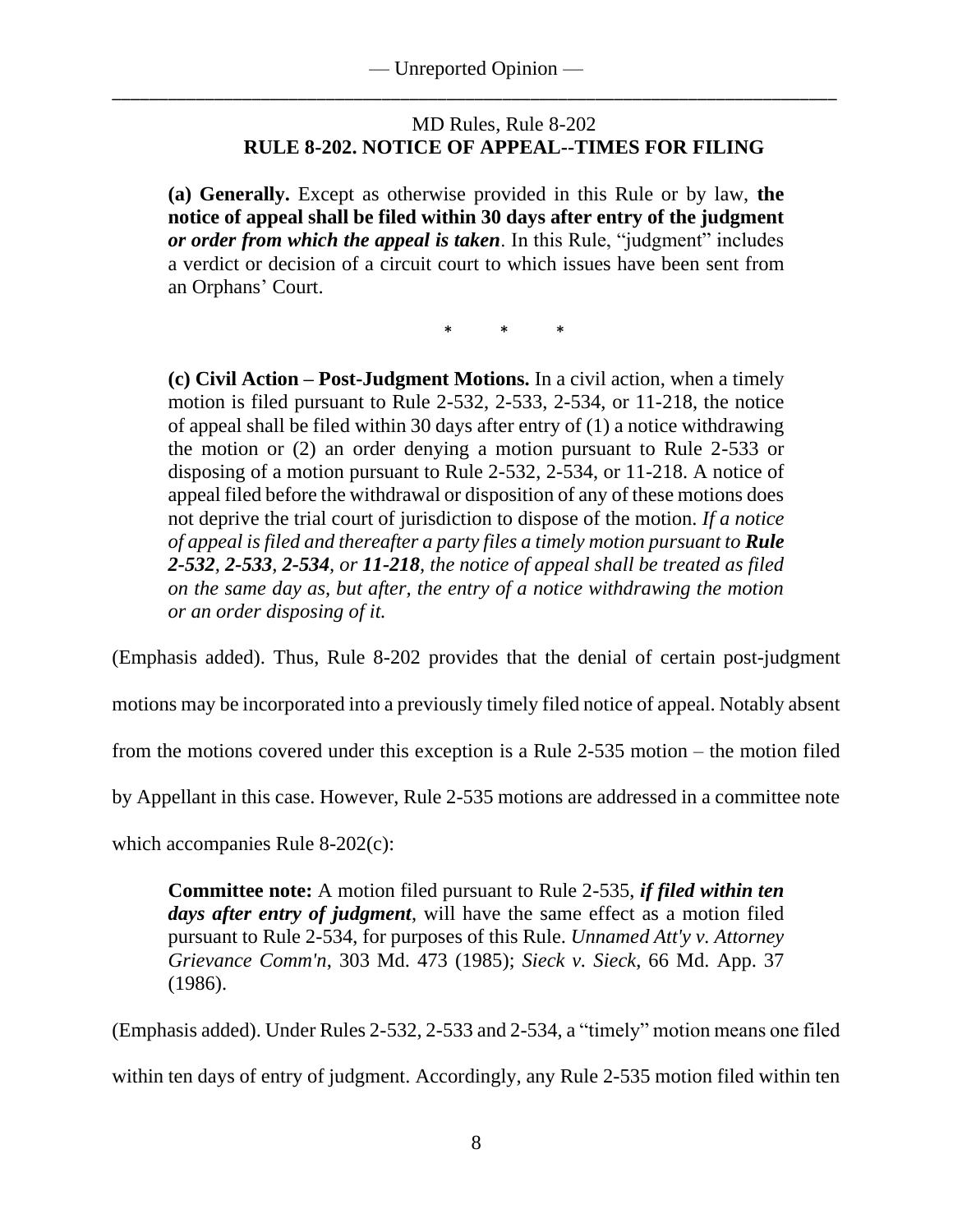— Unreported Opinion — \_\_\_\_\_\_\_\_\_\_\_\_\_\_\_\_\_\_\_\_\_\_\_\_\_\_\_\_\_\_\_\_\_\_\_\_\_\_\_\_\_\_\_\_\_\_\_\_\_\_\_\_\_\_\_\_\_\_\_\_\_\_\_\_\_\_\_\_\_\_\_\_\_\_\_\_\_\_

days after entry of judgment will relate back to a prior timely filed notice of appeal relating to the same judgment. If, however, a Rule 2-535 motion is not filed within ten days after the entry of judgment but is filed within 30 days of entry of judgment, Rule 8-202's general rule for notice of appeal applies. Thus, where a notice of appeal is filed prior to a 2-535 motion, the appeal concerns only the final judgment. *See Brethren Mut. Ins. Co. v. Suchoza*, 212 Md. App. 43, 68 (2013) ("It is clear that a notice of appeal must be filed within 30 days after the entry of the trial court's ruling on a motion filed more than 10 days after entry of a judgment for this Court to have jurisdiction to review such ruling."); *Cf*. *White v. Prince George's County*, 163 Md. App. 129, 140 (2005) ("Because appellant filed his revisory motion *within ten days* of the Order granting the motion to dismiss, appellant is entitled to a review of both the motion to dismiss *and* the motion to alter or amend.") (emphasis added).

Here, Appellant did not file his Rule 2-535 motion within ten days, placing the motion outside of the purview of Rule 8-202(c). Moreover, because the general rule provides that "the notice of appeal shall be filed within 30 days after entry of the judgment or order from which the appeal is taken," and Appellant filed his notice of appeal only after entry of the judgment, the present appeal concerns only the settlement order, not any subsequent motion to vacate or motion for reconsideration. As a result, Appellant's second issue raised on appeal – that the circuit court erred in refusing to hold a hearing on his motion to vacate – is not properly before this court and will not be considered.

Appellee further argues that because Appellant voluntarily consented to the settlement order, Appellant is precluded from appealing the settlement order. In response,

9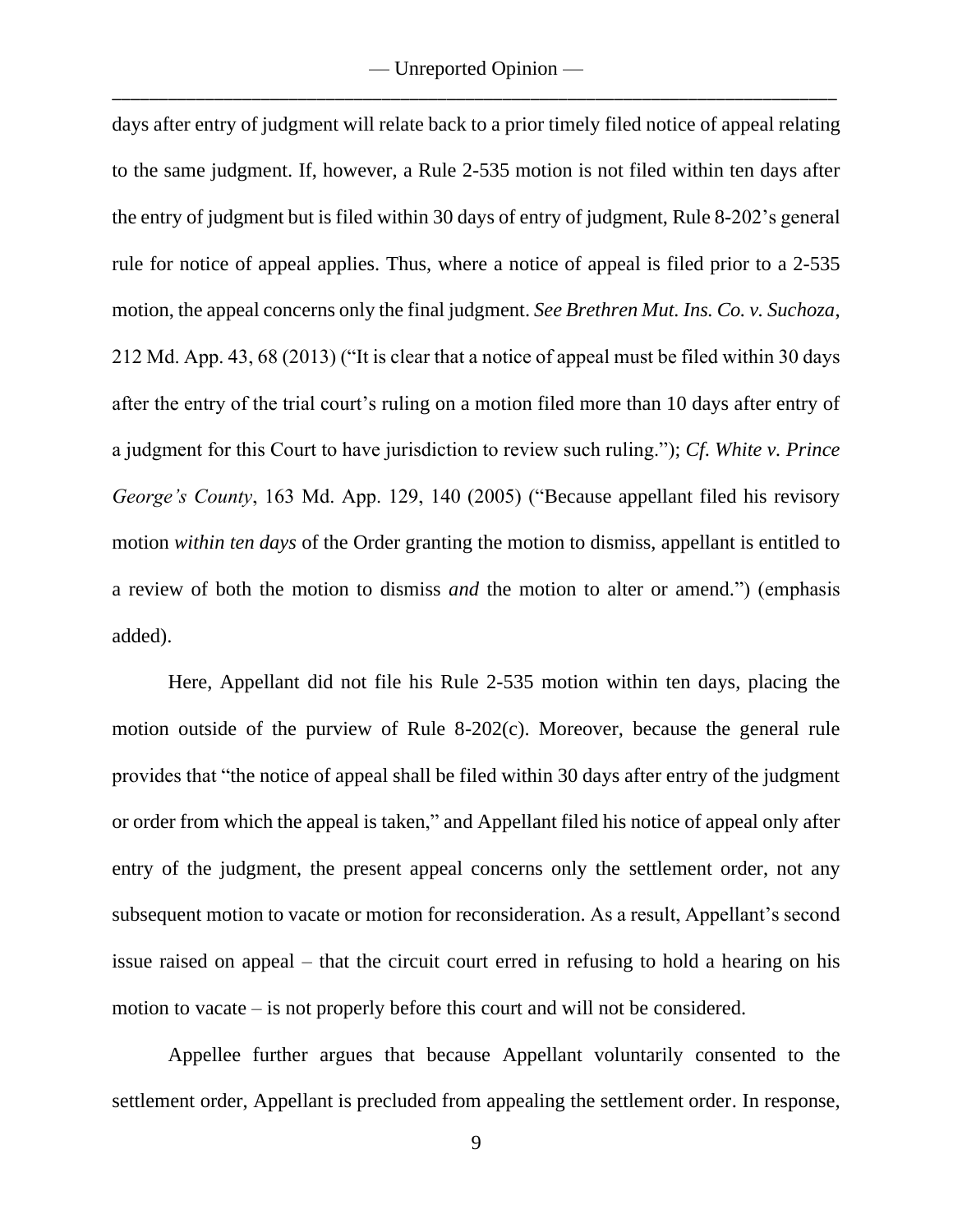Appellant contends that a second notice of appeal, following the resolution of a Rule 2-535 motion, is only necessary when the judgment of the court has been revised. We disagree.

Prior cases have established that a party "cannot appeal from a decree wherein the relief he prays for has been granted." *Mugford v. Mayor and City Council of Baltimore*, 185 Md. 266, 269 (1954); *see also Long v. Runyeon*, 285 Md. 425, 429–30 (1979) ("The law in this State is that no appeal will lie from a consent judgment."); *Chernick v. Chernick*, 327 Md. 470, 477 (1992) ("Our prior cases have made clear that generally no appeal will lie from a consent judgment."). Moreover, in *Chernick*, the Court of Appeals noted that

An appeal will lie from a court's decision to *grant* **or** *refuse* **to vacate a "consent judgment"** where it was contended below that the "consent judgment" was not, in fact, a consent judgment because the consent was coerced, the judgment exceeded the scope of consent, or for other reasons there was never any valid consent. *See Long v. Runyeon*, 285 Md. 425, 429– 30, 403 A.2d 785, 788 (1979); *Mercantile Trust Co. v. Schloss*, 165 Md. 18, 24–25, 166 A. 599, 601–02 (1933).

327 Md. at 477. Thus, *Chernick* makes clear that the proper avenue for challenging a duly entered consent judgment is to file a motion to vacate the judgment due to lack of consent; and if the motion is denied, only then may the consent judgment be properly appealed. This is consistent with the foundational appellate function of reviewing only issues raised in or decided by the trial court.

As previously discussed, Appellant's motion to vacate is not properly before this court. *See supra* at 8. Moreover, because Appellant consented to the terms of the settlement order, Appellant may not appeal from that order. In sum, neither of Appellant's contentions on appeal are properly before this court.

### **CONCLUSION**